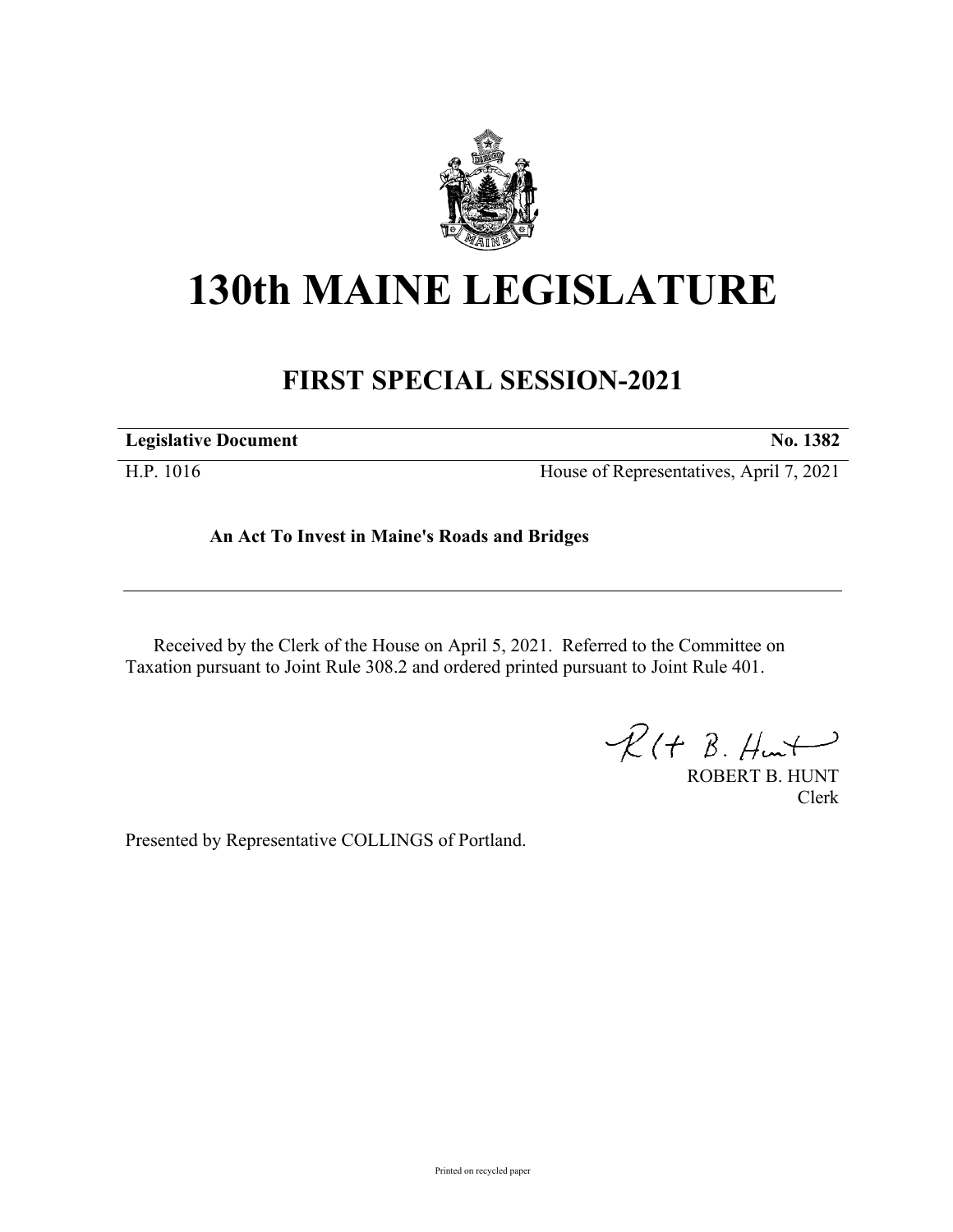1 **Be it enacted by the People of the State of Maine as follows:**

2 **Sec. 1. 36 MRSA §2903, sub-§1,** as amended by PL 2019, c. 379, Pt. B, §7, is 3 further amended to read:

4 **1. Excise tax imposed.** An excise tax is imposed on internal combustion engine fuel 5 used or sold in this State, including sales to the State or a political subdivision of the State, 6 at the rate of 30.0 $\phi$  per gallon until September 30, 2021, 34.0 $\phi$  per gallon from October 1, 7 2021 to September 30, 2022, 37.0¢ per gallon from October 1, 2022 to September 30, 2023, 8  $40.0¢$  per gallon from October 1, 2023 to September 30, 2024 and 42.0¢ per gallon 9 beginning October 1, 2024, except that the rate is 3.4¢ per gallon on internal combustion 10 engine fuel bought or used for the purpose of propelling jet or turbojet engine aircraft. Any 11 fuel containing at least 10% internal combustion engine fuel is subject to the tax imposed 12 by this section.

13 **Sec. 2. 36 MRSA §3203, sub-§1-B,** as amended by PL 2019, c. 379, Pt. B, §8, is 14 further amended to read:

15 **1-B. Generally; rates.** Except as provided in section 3204‑A, an excise tax is levied 16 and imposed on all suppliers of distillates sold, on all retailers of low-energy fuel sold and 17 on all users of special fuel used in this State for each gallon of distillate at the rate of 31.2¢ 18 per gallon until September 30, 2021, 35.2¢ per gallon from October 1, 2021 to September 19 30, 2022, 38.2¢ per gallon from October 1, 2022 to September 30, 2023, 41.2¢ per gallon 20 from October 1, 2023 to September 30, 2024 and 43.2¢ per gallon beginning October 1, 21 2024. Tax rates for each gallon of low-energy fuel are based on the British Thermal Unit, 22 referred to in this subsection as "BTU," energy content for each fuel as based on gasoline 23 gallon equivalents or the comparable measure for distillates. The gasoline gallon 24 equivalent is the amount of alternative fuel that equals the BTU energy content of one 25 gallon of gasoline. For purposes of this subsection, "base rate" means the rate in effect for 26 gasoline or diesel on July 1st of each year. A biodiesel blend containing less than 90% 27 biodiesel fuel is subject to the rate of tax imposed on diesel.

28 A. This paragraph establishes the applicable BTU values and tax rates based on 29 gasoline gallon equivalents.

| 30 | Fuel type based on        |         | BTU content per gallon or Tax rate formula (BTU value)                      |
|----|---------------------------|---------|-----------------------------------------------------------------------------|
| 31 | gasoline                  |         | gasoline gallon equivalent fuel/BTU value gasoline) x base                  |
| 32 |                           |         | rate gasoline                                                               |
| 33 | Gasoline                  | 115,000 | $100\%$ x base rate                                                         |
| 34 | Propane                   | 84,500  | $73\%$ x base rate                                                          |
| 35 | Compressed Natural        | 115,000 | $100\%$ x base rate                                                         |
| 36 | Gas (CNG)                 |         |                                                                             |
| 37 | Methanol                  | 56,800  | $49\%$ x base rate                                                          |
| 38 | Ethanol                   | 76,000  | $66\%$ x base rate                                                          |
| 39 | Hydrogen                  | 115,000 | $100\%$ x base rate                                                         |
| 40 | Hydrogen                  | 115,000 | $100\%$ x base rate                                                         |
| 41 | <b>Compressed Natural</b> |         |                                                                             |
| 42 | Gas                       |         |                                                                             |
| 43 | B.                        |         | This paragraph establishes the applicable BTU values and tax rates based on |

distillate gallon equivalents. 44